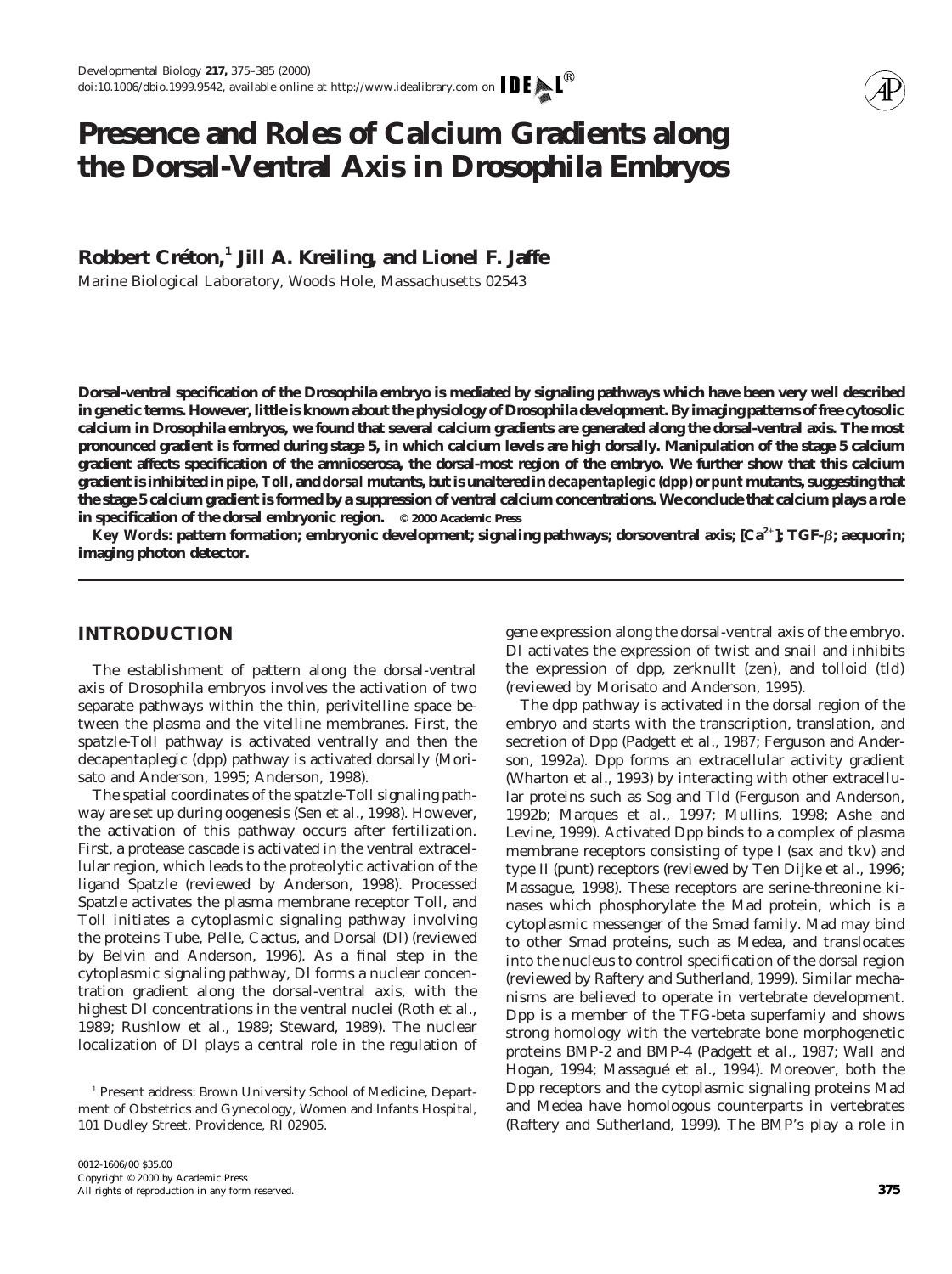specification of pattern along the dorsal-ventral axis in Xenopus and zebrafish embryos, although the axis seems to be reversed (reviewed by Ferguson 1996; Holley and Ferguson 1997; Mullins, 1998).

Thus, the nature, order of action, and loci of most of the participating proteins have been determined. In contrast, the physiology of Drosophila development is still a relatively unexplored field. In particular, little is known about calcium signaling in early Drosophila development (reviewed by Beckingham, 1995). Most of what is known points to a role of calcium in specification of the ventral embryonic region. A role of calcium in ventral specification was predicted long ago (Jaffe, 1986) and two recent lines of evidence support this idea. The first line of evidence comes from studies in cell lines. It was shown that an elevation of calcium induces a rapid destruction of the anchor protein Cactus and induces the translocation of Dl into the nucleus (Kubota *et al.,* 1993; Kubota and Gay, 1995). The second line of evidence is the analysis of maternal effects in calmodulin mutants (Nelson *et al.,* 1997). Defects in embryonic dorsal-ventral patterning were observed and were reported to be associated with reduced levels of nuclear Dl protein. Thus both lines of evidence suggest that calcium may act as one of the steps in the signaling pathway between Toll activation in the plasma membrane and Dl translocation in the nucleus. However, beyond this, the roles of calcium in dorsal-ventral patterning remain unclear. In particular, nothing is known of the roles of calcium in the second, dorsally active *dpp* pathway.

In this report we describe the presence of steady calcium gradients during the first 6 h of embryonic development using the chemiluminescent aequorins as calcium reporters. This is the first description of calcium patterns in Drosophila development. A striking calcium gradient was found during stage 5. This gradient was shown to play a role in specification of the dorsal embryonic region.

#### **MATERIAL AND METHODS**

*Calcium imaging with chemiluminescence.* Freshly laid eggs of wild type flies (Oregon R) were dechorionated on double stick tape, glued onto a coverslip, dried for 5 min, and covered with halocarbon oil (Sigma No. 27 and No. 700 mixed 1:2). The embryos were kept at room temperature (23°C) at all times. The embryos were microinjected at the posterior pole with the chemiluminescent calcium indicator *h*-aequorin, which was kindly provided by Dr. O. Shimomura. We injected 0.1 nl of a 0.5 mM *h*-aequorin solution. Luminescence was imaged with an imaging photon detector (IPD), which is mounted on a Zeiss Axiovert microscope. We used a  $40\times$  oil objective (Zeiss plan-neofluar), which has a high NA (1.30) and provides good spatial resolution. The output was stored digitally as a list of photon events, allowing luminescence to be quantified at specific locations and during various periods of time. Every 10 min the recording was interrupted for a few seconds to take a bright-field video image of the embryo. These video images were used to determine the exact developmental stage of the imaged embryo (see Wieschaus and Nusslein-Volhard, 1986). The time of oviposition  $(T_0)$  was calculated by subtracting 80 min from the onset of pole cell formation. Methods of aequorin injection and photon imaging have been described in detail by Créton et *al.* (1999).

*Calibration of luminescence.* Luminescence was calibrated in order to calculate the corresponding calcium concentrations. To this end, embryos were injected with *h*-aequorin plus 0.1 nl of a calcium buffer containing 250 mM tetrapotassium-BAPTA, 81 mM  $CaCl<sub>2</sub>$ , and 10 mM Tris 7.5, which clamps the cytosolic free calcium concentration at 100 nM. The luminescence of these embryos averaged 4.2 milliphotons/pixel second  $(n = 11, SE = 11)$ 0.2). To calculate other calcium concentrations we assumed that luminescence is proportional with the 2.1 power of the calcium concentration (Shimomura and Inouye, 1996). Using these values, we formulated the following equation:  $L = 2.1 \times 10^{15}$  (Ca<sup>2+</sup>)<sup>2.1</sup>, with the luminescence, *L*, in milliphotons per pixel second (mp/ps) and  $[Ca^{2+}]$  in moles/liter.

*Ratiometric calcium imaging with confocal microscopy.* Embryos were microinjected posteriorly with 0.1 nl of a dye mixture, containing 5 mM calcium green-1 dextran,  $MW = 10.000$  (contains an average of 1.1 calcium green molecules per dextran molecule), and 10 mM Texas red dextran,  $MW = 10.000$  (Molecular Probes). Fluorescence was imaged in late stage 5 embryos on a Zeiss LSM 510 confocal microscope using a 488-nm laser for excitation. Emitted light was recorded using a 505–550 nm band-pass filter for calcium green dextran and a 585-nm long-pass filter for Texas red dextran. The calcium green/Texas red ratio was color-coded in a spectrum from blue to red (ratio of 1.0–1.1), in which red represents the highest calcium concentrations.

*Manipulation of calcium patterns with BAPTA buffers.* Embryos were injected posteriorly with 0.1 nl of the following buffers to manipulate the endogenous calcium patterns of the embryo: (a) 25 mM dibromo-BAPTA<sub>50</sub>, containing 25 mM dibromo-BAPTA, 0.8 mM CaCl<sub>2</sub>, and 2 mM Tris 7.5, setting the free calcium concentration at 50 nM; (b) 50 mM dibromo-BAPTA $_{50}$ , containing 50 mM dibromo-BAPTA, 1.6 mM  $CaCl<sub>2</sub>$ , and 2 mM Tris 7.5, setting the free calcium concentration at 50 nM; (c) 100 mM dibromo-BAPTA<sub>50</sub>, containing 100 mM dibromo-BAPTA, 3.2 mM CaCl<sub>2</sub>, and 2 mM Tris 7.5, setting the free calcium concentration at 50 nM; (d) 100 mM dibromo-BAPTA<sub>2000</sub>, containing 100 mM dibromo-BAPTA, 57 mM  $CaCl<sub>2</sub>$ , and 2 mM Tris 7.5, setting the free calcium concentration at 2000 nM; and (e) 100 mM  $K_4$ -BAPTA<sub>50</sub>, containing 100 mM BAPTA, 19 mM CaCl<sub>2</sub>, and 2 mM Tris 7.5, setting the free calcium concentration at 50 nM. The BAPTAs were obtained from Molecular Probes as tetrapotassium salts  $(K_4$ -BAPTA thus refers to the "regular" BAPTA). The concentrations of free cytosolic calcium are indicated by the lowercase numbers (in nM). The equations for calculating free calcium concentrations have been described by Créton et al. (1999).

*Determination of final cytosolic concentrations.* We estimated the final cytosolic concentrations of injected BAPTA calcium buffers (and of injected aequorin) to be 3% of the concentration in the injectates for these reasons: First we divided the 0.1-nl volume of injectate by the 10-nl volume of the egg to yield 1%. Then we tripled this by somewhat arbitrarily assuming that two-thirds of the preblastoderm cytoplasm consists of components—particularly yolk, lipid, mitochondria, and ER–that should be inaccessible to the highly hydrophilic and biologically inert aequorin reporter and BAPTA buffers.

*Kr-lacZ expression.* A Drosophila line was used in which the *lacZ* gene is driven by a *Kruppel* promoter (the *Kr-lacZ* line was kindly provided by Dr. Konrad Basler). These embryos express b-galactosidase in the amnioserosa (see, e.g., Ferguson and Ander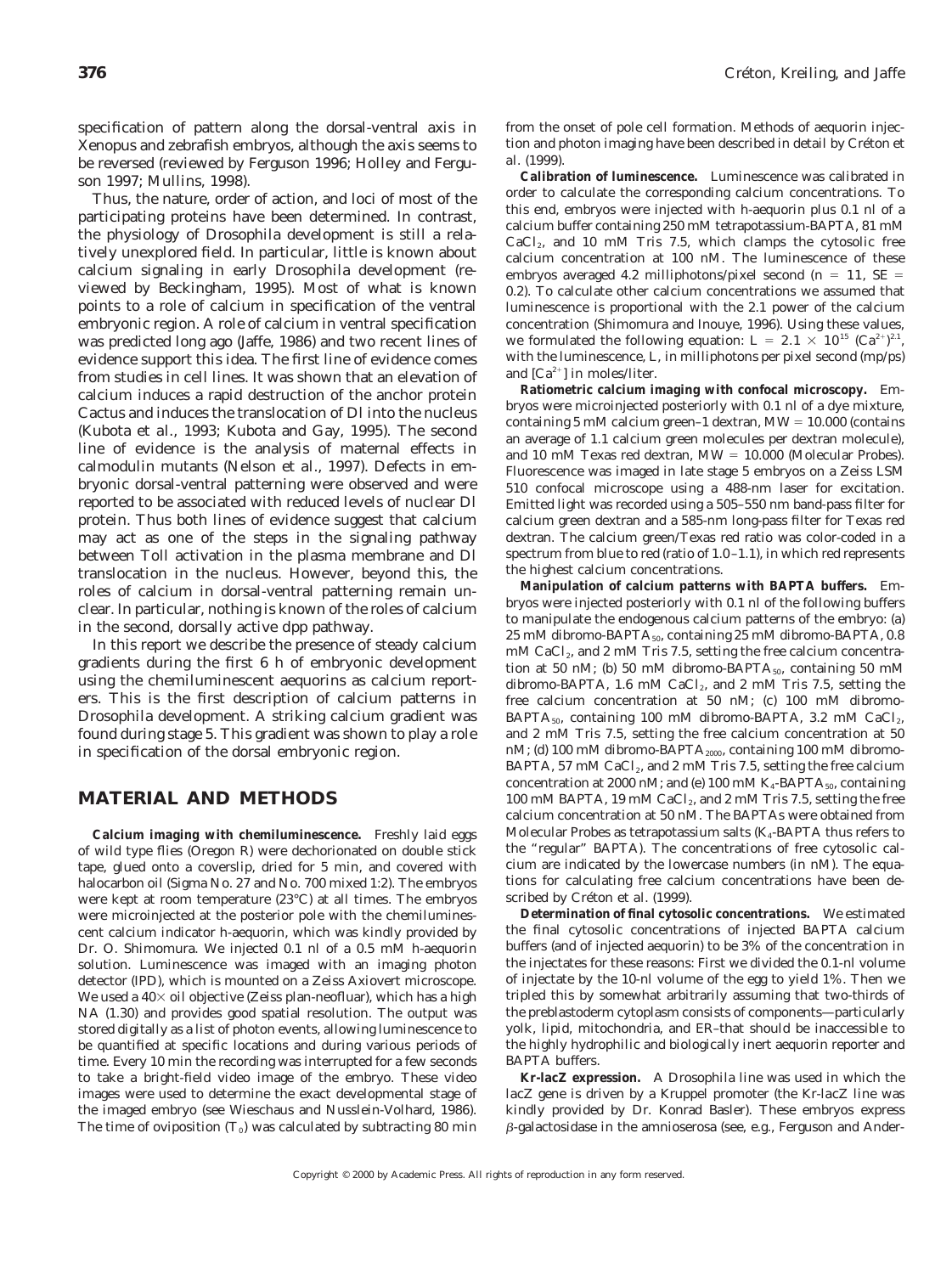son, 1992a), which can be detected by a simple three-step method. Dechorionated stage 14 embryos were permeabilized in heptane for 5 min, fixed in 4% formaldehyde in PBS for 5 min, and stained overnight in an X-gal solution, containing 2% X-gal (diluted from a  $20\times$  stock in dimethylformamide), 100 mM K<sub>3</sub>FeCN, 100 mM K4FeCN, 1% Triton, in PBS, pH 7.3. Photographs were made on a Zeiss microscope using a combination of transmitted light and a dark field ring.

*Mutant analysis.* Calcium was imaged in the mutants *pipe, Toll*10B, *dl, Dpp,* and *punt.* The first three lines have mutations in a maternal gene, the latter two in a zygotic gene. The  $[pipe^{664}$  st e/DTS4 th st e Sb] line was kindly provided by Dr. Carl Hashimoto. All embryos from  $pipe^{664}/pipe^{664}$  are dorsalized. The [Tl<sup>10B</sup> e/OR60/ TM3 Sb e] line was also provided by Dr. Carl Hashimoto. All embryos from  $TI^{10B}/+$  are ventralized. The  $[d]$ <sup>1</sup> cn<sup>1</sup> sca<sup>1</sup>/CyO DTS100] line was obtained from the Bloomington stock center. All embryos from  $dl<sup>1</sup>/dl<sup>1</sup>$  are dorsalized. The [dpp<sup>H46</sup> wg<sup>1</sup> cn<sup>1</sup> bw<sup>1</sup>/CyO-P23, P{dpp  $[+ t20]$  ry  $[t7.2] =$  dpp  $-$  Sal20}2  $-$  1]] line was obtained from the Bloomington stock center; 25% of their offspring are ventralized (the  $dpp$ <sup>H46</sup>/ $dpp$ <sup>H46</sup> embryos). The dorso-ventral ratios of luminescence were calculated using ventralized embryos only. Ventralized embryos were recognized by cuticle preparations, one day after imaging of the calcium patterns. The  $[put^{135}/T M3]$  [hb-Z]] line was kindly provided by Dr. Konrad Basler; 25% of their offspring are ventralized (the *put*135/*put*<sup>135</sup> embryos). The dorsoventral ratios of luminescence were calculated using ventralized embryos only. Ventralized embryos were recognized by an X-gal staining (see above) about 2 h after the calcium measurements were ended (8 h of development). The ventralized  $put^{135}/put^{135}$  embryos do not show any staining, in contrast to the other genotypes which stain dark blue in the anterior half of the embryo.

### **RESULTS**

#### *Calcium Patterns in Wild-Type Embryos*

Patterns of free cytosolic calcium were first imaged on an imaging photon detector after injection of the chemiluminescent calcium indicator *h*-aequorin into the Drosophila embryo. Calcium imaging with luminescence allows for long continuous recording without affecting development. Thus, the imaged embryos hatched as normal larve after 30 h of development. We investigated the patterns of calcium during the first 6 h of development and found striking gradients along the dorsoventral axis (Fig. 1). During early development (0–2.5 h), calcium concentrations were elevated in the ventral region of the embryo and oscillate along with the cell cycle (Fig. 1G). Early Drosophila development is characterized by nuclear division without cell division, indicating that these calcium oscillations are associated with the embryo's nuclear cycle. The lowest levels of calcium were observed at the end of stage 4 (2.5 h). These low calcium concentrations represent the "resting level" of calcium and averaged 72 nM ( $n = 18$ , SE  $=$ 6). Cell formation (stage 5) lasts for about an hour and calcium levels increase during this time. This calcium increase is most pronounced at the dorsal region, thus creating a stage 5 calcium gradient with high calcium dorsally. The calcium concentrations in the dorsal region averaged 107 nM ( $n = 18$ ,  $SE = 10$ ). The calcium gradient remains visible until the end of stage 6 (3 h 35 min). Calcium levels increase further in late embryonic development. These calcium elevations seem to be associated with gross morphological changes such as germ band extension and stomodeal invagination. Calcium levels reach a maximum of 137 nM ( $n = 18$ ,  $SE = 11$ ) during germ band extension (4 h 15 min). At 5.5 h, calcium gradients reverse for a second time to give high calcium concentrations ventrally. Thus, a total of three calcium gradients was observed along the dorsoventral axis during the first 6 h of development. We focused our investigation on the stage 5 gradient, which is the most pronounced.

To confirm the existence of a stage 5 calcium gradient, we imaged calcium using ratiometric confocal microscopy. Embryos were injected with a mixture of calcium green dextran and Texas red dextran. The ratio between these two is a measure of the calcium concentration. Again, we observed a late stage 5 calcium gradient with high calcium in the dorsal region (Fig. 2). This gradient was most pronounced at 3.5 h of development, which is somewhat later than expected on basis of the luminescent measurements. Possibly, the delay is

**FIG. 1.** Calcium patterns imaged in wild-type embryos during the first 6 h of development. Calcium was measured on an imaging photon detector after injection of the luminescent calcium indicator *h*-aequorin. (A–C) Bright-field images of an embryo during late-stage 4, late-stage 5, and mid-stage 7. Embryos are oriented dorsal up, anterior to the left. (D–F) Corresponding photon images. Luminescence was accumulated continuously, with 15-min counts centered over each time point, and color-coded using a spectrum from blue (2 photons/pixel) to red (12 photons/pixel). Note the calcium gradient during late-stage 5, calcium is higher dorsally than it is ventrally. (G) Calcium patterns were analyzed in more detail by plotting graphs of the dorsal region (in black) versus the ventral region (dashed, in red). The cytosolic free calcium concentration,  $[Ca^{2+}]$ , was calculated from the level of luminescence, which is expressed in milliphotons/pixel second (mp/ps). Stage 5 is outlined by two dotted lines. (H) The dorsal/ventral (D/V) ratio was averaged ( $n = 18$ ). The error bars indicate the standard error. The asterisks indicate a significant difference from a uniform calcium distribution ( $t$  test,  $P < 0.01$ ).

**FIG. 2.** Ratiometric calcium imaging with confocal laser scanning microscopy confirms the existence of a late-stage 5 calcium gradient. (A) Image of a late-stage 5 embryo injected with a mixture of calcium green dextran (shown in green) and Texas red dextran (shown in red). The inner-embryonic region containing the yolk is nearly devoid of dye. (B) The calcium green/Texas red ratio was color-coded using a spectrum from blue (low calcium) to red (high calcium). On average, the dorsal region has a 9% higher ratio than the ventral region (*n* 5 19,  $SE = 1.0\%$ ). This dorsal-ventral difference is significant (*t* test,  $P < 0.001$ ). The "i" indicates a high calcium region associated with the injection wound. (C) A late-stage 5 embryo at high magnification. A high concentration of free calcium was measured in the dorsal nuclei. Embryos are positioned dorsal up, anterior to the left, scale bars are 50  $\mu$ m.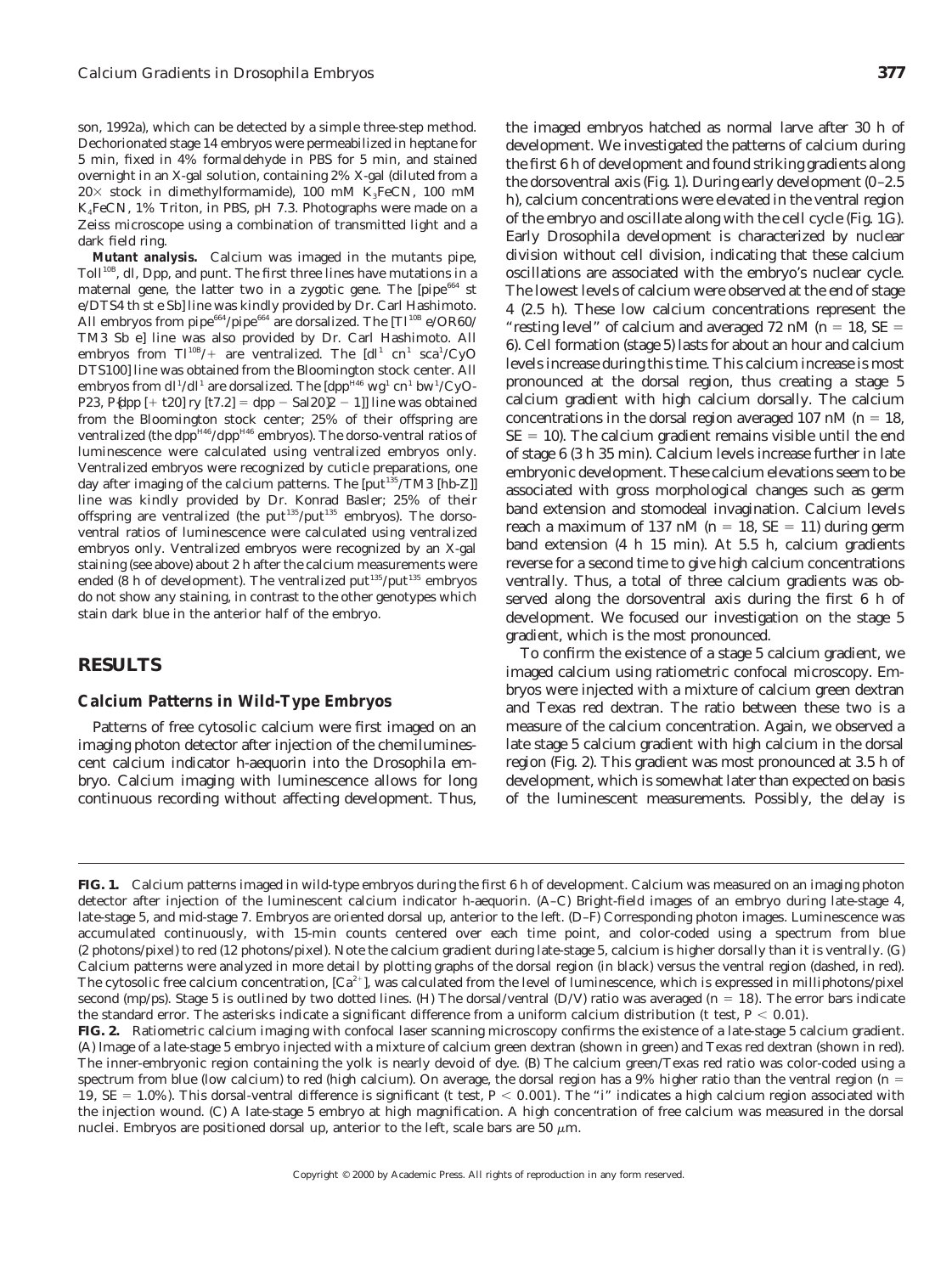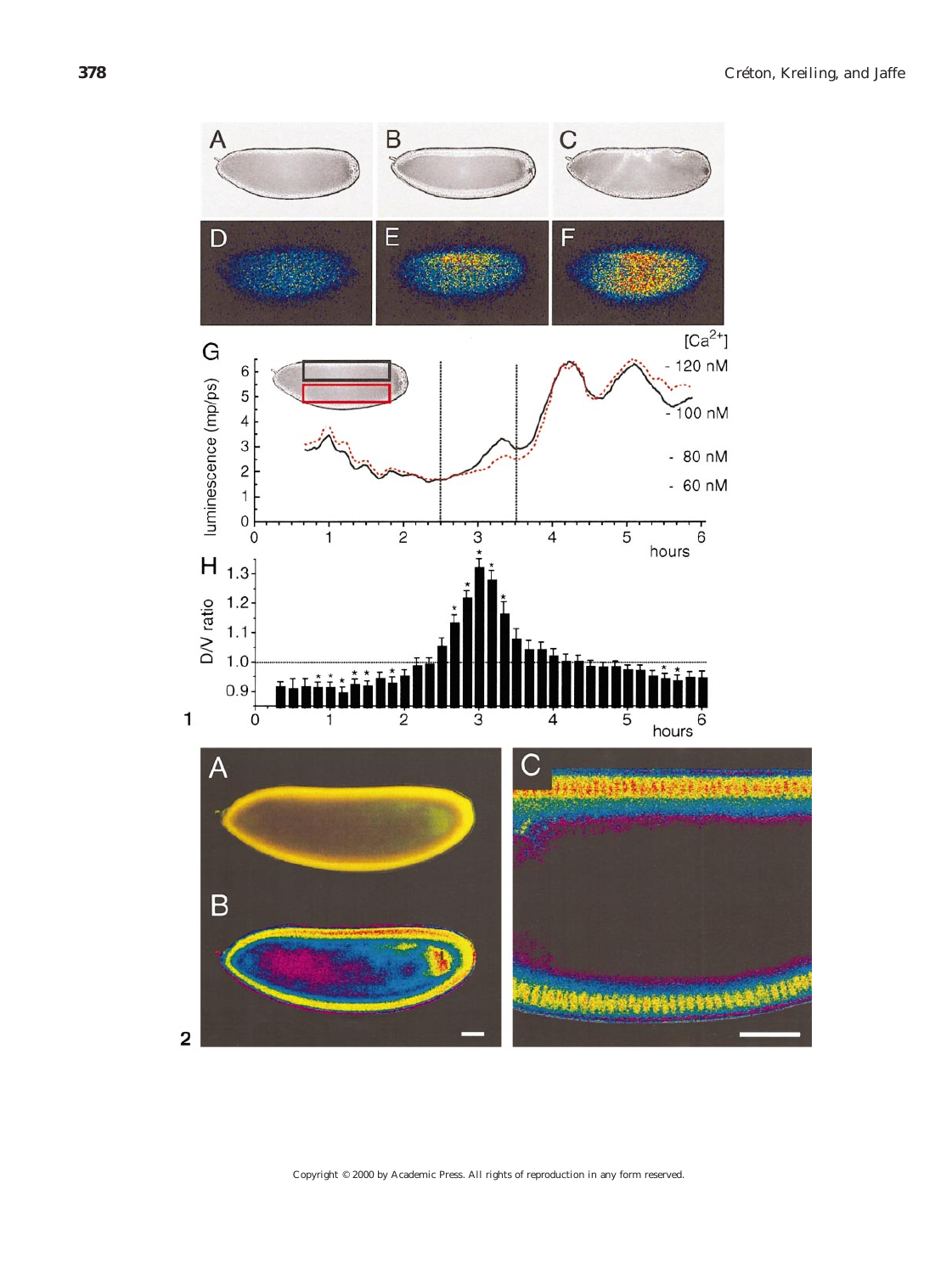

**FIG. 3.** Calcium patterns were manipulated by injection of BAPTA-type buffers. (A) The concentrations of straight BAPTA (triangle) and dibromo-BAPTA (circle) were compared to the concentrations of various BAPTAs that were needed to inhibit tip growth of the fucoid egg (squares); modified from Speksnijder *et al.* (1989). The inhibitory buffer concentration is strongly dependent on the  $K_d$  of the BAPTA. Note that dibromo-BAPTA falls within the inhibitory range, while straight BAPTA does not. (B) Injection of dibromo-BAPTA<sub>50</sub> at a final concentration of 3 mM inhibits the dorsal-ventral calcium gradient during stage 5 (150–210 min). The calcium patterns were imaged on the imaging photon detector. The average dorsal/ventral ratio during late-stage 5 is  $0.98$  ( $n = 13$ , SE = 0.02). The photon image shows a representative embryo in which calcium concentrations are uniformly low. (C) Injection of dibromo-BAPTA<sub>2000</sub> at a final concentration of 3 mM gives highly elevated calcium levels which gradually decreases in time. The  $t_{1/2}$  is 2.5 min ( $n = 8$ , SE = 0.4), and elevated calcium concentrations can be observed for up to 20 min. The corresponding photon image shows a representative embryo in which calcium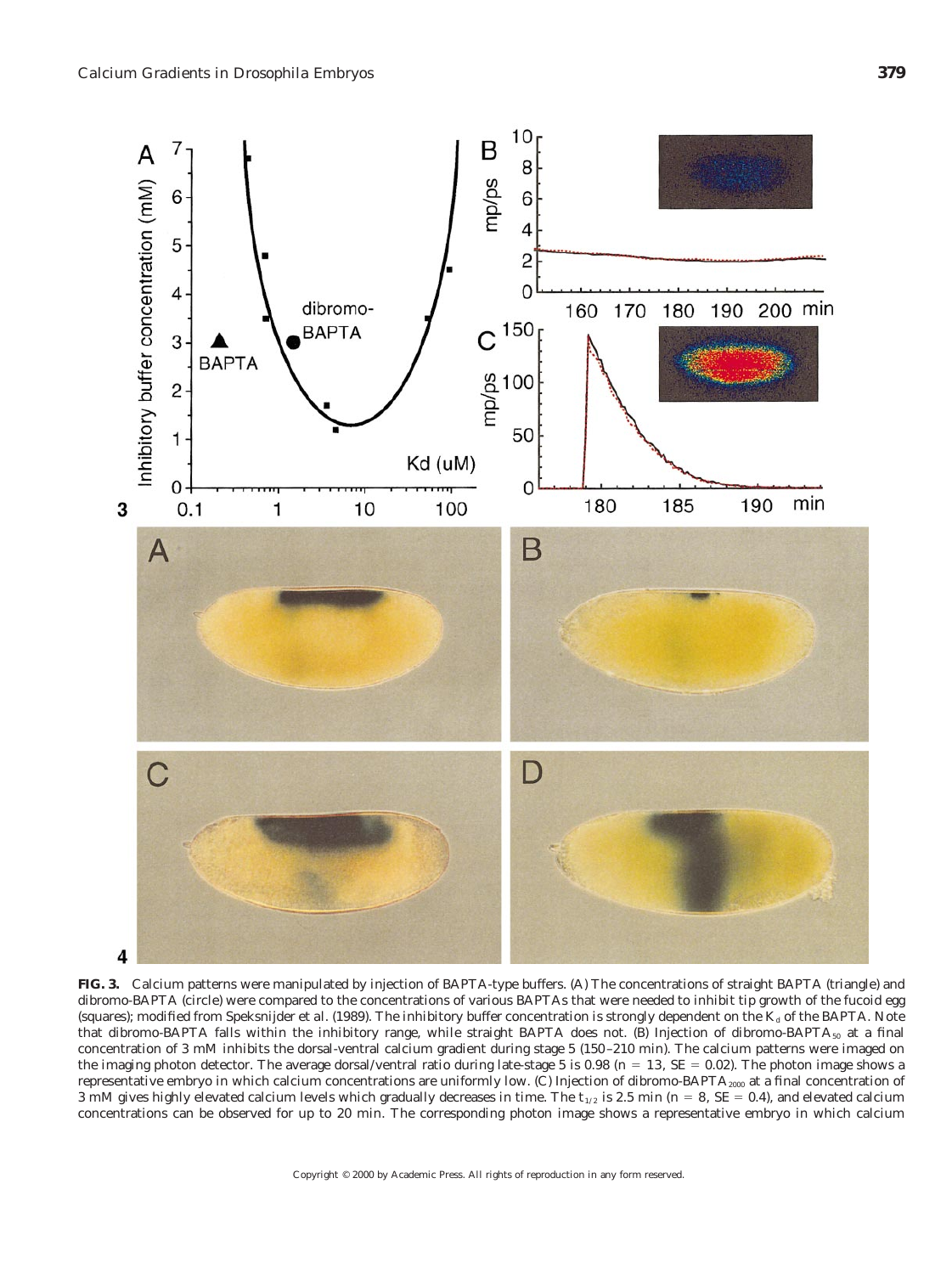caused by the buffering capacity of the fluorescent indicator, which is used at about a 10-fold higher concentration than the luminescent indicator. The dorsal/ventral ratio at 3.5 h averaged 1.09 ( $n = 19$ ,  $SE = 0.01$ ) and is significantly different from a uniform calcium distribution ( $t$  test,  $P < 0.001$ ). The fluorescent ratios are smaller than the luminescent ratios. This difference in ratios can be explained by the properties of the indicators used. For aequorin luminescence is proportional to the 2.5 (Allen *et al.,* 1977) or to the 2.1 (Shimomura *et al.,* 1996) power of the calcium concentration and thus provides images with high contrast, while calcium green fluorescence varies no more than the first power of calcium. Moreover, fluorescent contrast (unlike luminescent contrast) is dimmed by autofluorescence. Even though calcium green gives little contrast, the confocal microscope is capable of generating images with excellent spatial detail. The most striking subcellular localization was the high level of calcium in the dorsal nuclei (Fig. 2C). It may be that this high nuclear calcium is real. However, calcium imaging with confocal microscopy can, in some cases, overestimate nuclear amplitudes (reviewed by Stricker and Whitaker, 1999). In any case, the dorsoventral difference in calcium concentrations was unmistakable in the cytosol as well as the nuclei. So one can be confident that stage 5 calcium is higher in the dorsal cytosol than in the ventral one.

#### *Manipulation of the Dorsal Calcium Zone Affects Specification of the Dorsal Region*

Injected BAPTA-type calcium buffers are known to permanently suppress calcium-dependent development by repeatedly carrying calcium from a source (such as a leaky region of the plasma membrane) to a calcium sink (such as the subsurface ER) into which they release this calcium. Such "shuttle buffers" thereby suppress the development of high calcium zones (Speksnijder *et al.,* 1989). Speksnijder *et al.* showed that the minimal buffer concentration required for suppression of development strongly depends on the dissociation constant or  $K_d$  of the BAPTA buffer. The resultant data fit a U-shaped curve that is reproduced in Fig. 3A. The optimal buffer  $K_d$  at the bottom of the curve corresponds to the average, natural calcium concentration in the effective high calcium zone. Stronger buffers with lower  $K_d$ 's are less effective because they fail to release calcium near the sink, while weaker ones fail to bind it near the source.

With this in mind, we injected stage 5 embryos with straight BAPTA as well as dibromo-BAPTA, which have a  $K_d$  of 0.21 and 1.5  $\mu$ M, respectively, at physiological salt concentrations (Pethig *et al.,* 1989). A remarkable quantitative correspondence with the shuttle buffer curve was found (Fig. 3A). The stage 5 dorsal calcium zone was completely suppressed by injection of dibromo-BAPTA at a final concentration of 3 mM (Fig. 3B), one which is expected to fully suppress micromolar high calcium zones. Dibromo-BAPTA reduced the dorsal/ventral ratio from a peak level of 1.32 (Fig. 1) down to 0.98 ( $n = 13$ , SE = 0.02). The same 3 mM concentration of straight BAPTA, which would be theoretically expected to only partially suppress a micromolar calcium zone, in fact partially reduced the dorsal/ ventral ratio from 1.32 to 1.11 ( $n = 7$ , SE = 0.04). The calcium chelator EGTA was the least effective in suppressing the stage 5 calcium gradient, which fits well with the predicted failure to release calcium near the sink. The stage 5 dorsal/ventral ratio averaged 1.19 ( $n = 6$ , SE = 0.04) in embryos injected with EGTA at the same 3 mM final concentration. To elevate calcium concentrations during stage 5, we added calcium to the dibromo-BAPTA buffer to set the free calcium concentration at  $2 \mu M$ . Upon injection, this buffer gives a large uniform calcium pulse which lasts for up to 20 min (Fig. 3C). These results indicate that the stage 5 calcium gradient can be effectively manipulated via direct and specific mechanisms.

To determine if BAPTA injection affects specification of the amnioserosa, the dorsal-most region of the embryo, we used a Drosophila line in which the amnioserosa element of *Kruppel* upstream region drives the expression of *lacZ* (Jacob *et al.,* 1991; Ferguson and Anderson, 1992a). The *Kr-lacZ* construct is exclusively expressed in the amnioserosa cells of stage 14 embryos (Fig. 4). As Fig. 4 shows, injection of dibromo-BAPTA during stage 5 strongly inhibited *Kr-lacZ* expression. This immediately indicated that the dorsal calcium zone is needed for the development of dorsal-specific gene expression. We also observed that *KrlacZ* expression was fully restored or "rescued" by raising the injectate's calcium to the micromolar level (Fig. 4C). This rescue further confirmed that the observed inhibition was a direct effect of suppressing the dorsal calcium zone. These calcium-rescued embryos showed the ectopic *KrlacZ* expression in 17 out of the 135 embryos (Fig. 4D). So high stage 5 calcium may prove to be sufficient as well as necessary for dorsal-specific gene expression.

concentrations are uniformly high. The graphs show luminescence of the dorsal region (in black) versus the ventral region (dashed, in red). Photon images are 15-min exposures, color-coded from blue (2 photons/pixel) to red (12 photons/pixel). The lowercase numbers in the BAPTA buffers indicate the free calcium concentration (in nM).

**FIG. 4.** Manipulation of stage 5 calcium gradient affects specification of the amnioserosa, the most dorsal region of the embryo. (A) Embryos from a *Kr-lacZ* line express  $\beta$ -galactosidase in the amnioserosa. (B) *Kr-lacZ* expression was absent or strongly inhibited after injecting dibromo-BAPTA<sub>50</sub> at a final concentration of 3 mM during mid-stage 5. (C) *Kr-lacZ* expression was rescued by adding calcium to the injectate; i.e., most embryos stained positive when injecting dibromo-BAPTA<sub>2000</sub> at a final concentration of 3 mM. (D) Dibromo-BAPTA<sub>2000</sub> injection induced ectopic *Kr-lacZ* expression in 13% of the embryos ( $n = 135$ ).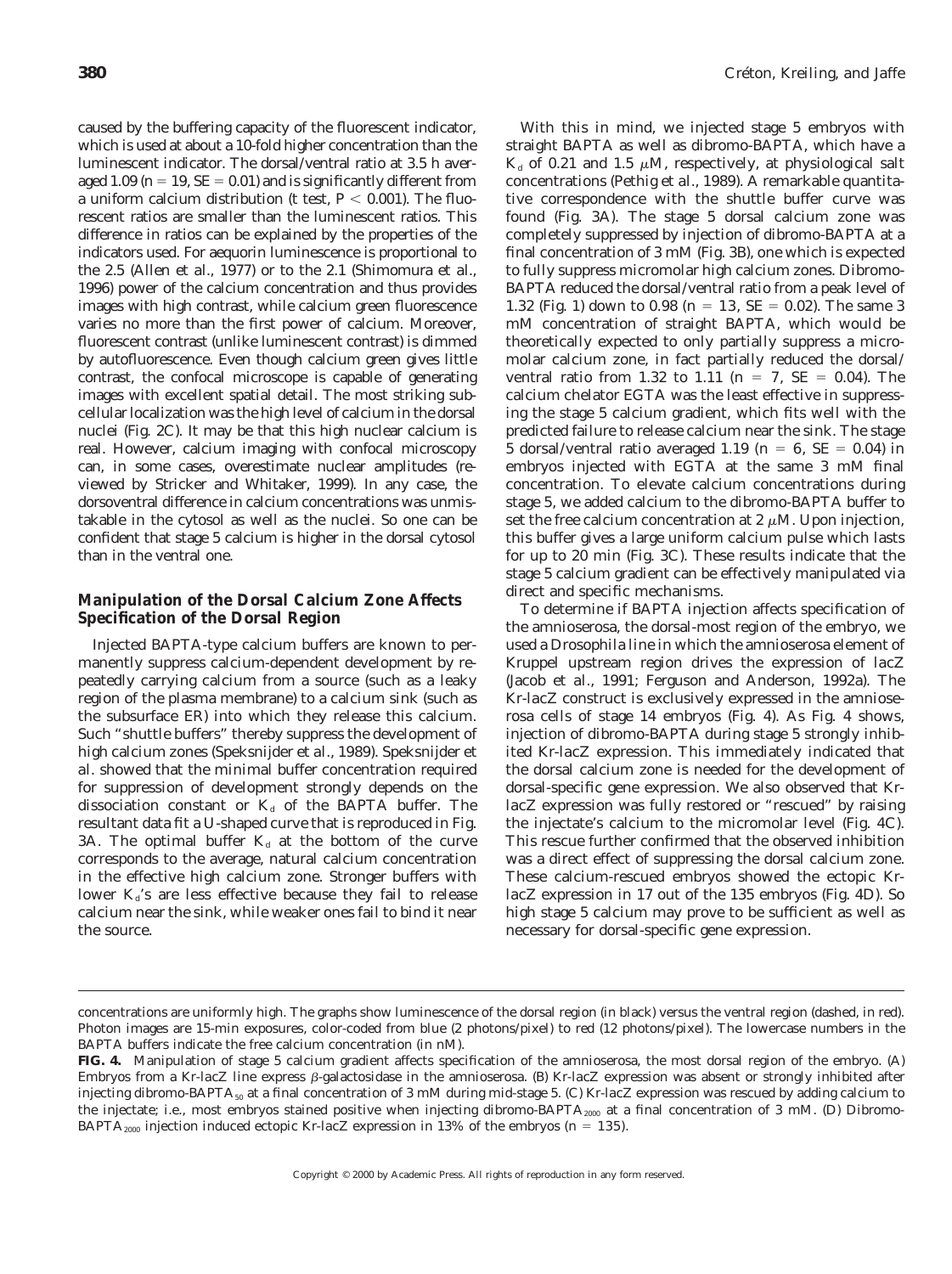

**FIG. 5.** The inhibition of *Kr-lacZ* expression was quantified. Various BAPTAs were injected during stage 5 and the percentage of embryos with positive *Kr-lacZ* expression was determined. (A) Control embryos, uninjected. Positive staining was observed in 93% of the embryos. To determine which concentration of dibromo-BAPTA is required for an inhibition of *Kr-lacZ* expression, we injected dibromo-BAPTA $_{50}$  at a final concentration of 0.75 mM (B), 1.5 mM (C), and 3 mM (D). To confirm that the inhibition of *Kr-lacZ* expression is a calcium effect, we injected 3 mM dibromo-BAPTA<sub>2000</sub> in which the free calcium concentration is set at 2  $\mu$ M (E). The specificity of dibromo-BAPTA was determined by injection of straight  $K_4$ -BAPTA<sub>50</sub> at a 3 mM final concentration (F). To determine if the inhibition of *Kr-lacZ* can also be observed in morphologically normal embryos, we injected dibromo-BAPTA<sub>50</sub> at a 1.5 mM final concentration and determined the percentage of positives in stage 14 embryos only (G). To determine the stage specificity of the BAPTA injections, we injected stage 4 embryos with dibromo-BAPTA<sub>50</sub> (H) and dibromo-BAPTA<sub>2000</sub> (I) at a 3 mM final concentration. (\*) indicates a significant difference as compared to column A. (") indicates a significant difference as compared to column D ( $t$  test,  $P < 0.01$ ). Embryos were considered "positive" when at least half of the amnioserosa was stained. The lowercase numbers in BAPTA $_{50}$  and BAPTA<sub>2000</sub> indicate the free calcium concentration in these buffers (in nM). The error bars indicate the standard error. The number of experiments are 11, 5, 10, 9, 7, 3, 9, 7, and 4 and the corresponding number of embryos are 98, 45, 92, 93, 96, 16, 79, 57, and 44 for group A–I, respectively.

We then quantified *Kr-lacZ* inhibition by various buffer injections (Fig. 5). Control embryos, which were uninjected, expressed *Kr-lacZ* in 93% of the cases. Such expression is not significantly affected by injections which yield 0.75 mM dibromo-BAPTA. However, higher levels of dibromo-BAPTA do inhibit it. Injection of dibromo-BAPTA at a final concentration of 1.5 mM reduces *Kr-lacZ* expression to 41%. Injection of dibromo-BAPTA at a 3 mM final concentration, which grossly suppresses the dorsal zone, strongly inhibits *Kr-lacZ* expression. Only 12% of the embryos showed *Kr-lacZ* staining after such buffer injection in mid-stage 5. To confirm that *Kr-lacZ* inhibition results from calcium zone suppression, we injected a dibromo-BAPTA buffer during stage 5 in which the free calcium concentration was set at  $2 \mu M$ . Such injection yields a large calcium pulse and proves to rescue most of the embryos. Thus 65% of these embryos express *Kr-lacZ* as compared to only 12% of those injected with dibromo-BAPTA without added calcium. Moreover, the straight BAPTA injections that ineffectively suppressed formation of a dorsal calcium zone were likewise ineffective in inhibiting *Kr-lacZ* expression; for 90% of the embryos showed *Kr-lacZ* staining after such injection.

Embryos injected with dibromo-BAPTA at a final concentration of 3 mM showed severe developmental abnormalities. The head fold and dorsal folds were mostly reduced or missing. In some cases, a head fold was formed which was symmetric along the dorsal-ventral axis. Cuticles were not formed in most of the embryos. Embryos that did form cuticles showed a reduced number of denticle belts, which were localized at their normal ventral position and did not seem to be extended or reduced along the dorsoventral axis. Mouth parts included normal mouth hooks, H-pieces, and ventral arms. However, the dorsal bridge and dorsal arms are often absent. This latter defect indicates a mild ventralization of the embryo (Wharton *et al.,* 1993). The lack of cuticle formation in the majority of the embryos may be expected, since calcium is a widely used messenger which probably affects many aspects of development. On the other hand, the signs of ventralization further support the concept that a high calcium zone is needed for dorsal development. We then investigated whether an inhibition of *KrlacZ* expression can be observed in embryos which develop normally according to morphological criteria. To this end, we selected those embryos which developed to a morphologically normal stage 14 after injection of dibromo-BAPTA at a 1.5 mM final concentration (60% of the injected embryos,  $n = 79$ ). We found that the expression of  $Kr$ -lacZ was significantly inhibited in these morphologically normal stage 14 embryos; i.e., only half (49%) of the stage 14 embryos expressed *Kr-lacZ* (Fig. 5G). This experiment indicates that low concentrations of dibromo-BAPTA can inhibit specification of the amnioserosa without affecting the overall morphology of the stage 14 embryo.

Finally, to determine when *Kr-lacZ* inhibition occurs, we injected dibromo-BAPTA at a final concentration of 3 mM during late stage 4 rather than stage 5 (Fig. 5H). *Kr-lacZ* expression was strongly inhibited by this early injection, presumably because the injected buffer is still in the cytosol during stage 5. As we reported above, addition of calcium to this buffer gives a calcium pulse for 10–20 min (Fig. 3C) and rescues *Kr-lacZ* expression when it is injected during stage 5 (Fig. 5E). In contrast, *Kr-lacZ* expression was not rescued by injection of this same high calcium buffer during stage 4 (Fig. 5I). This experiment indicates that the calcium elevation must occur during stage 5 to induce *Kr-lacZ* expression.

#### *Formation of the Stage 5 Calcium Gradient Is Downstream of dl*

Calcium patterns were imaged in various mutants to determine at what point the calcium gradients are formed with respect to the signaling pathways which control pattern formation along the dorsal-ventral axis. We examined the mutants *pipe, Toll, dl, dpp,* and *punt* (Fig. 6). The Pipe, Toll, and Dl proteins play a role in induction of the ventral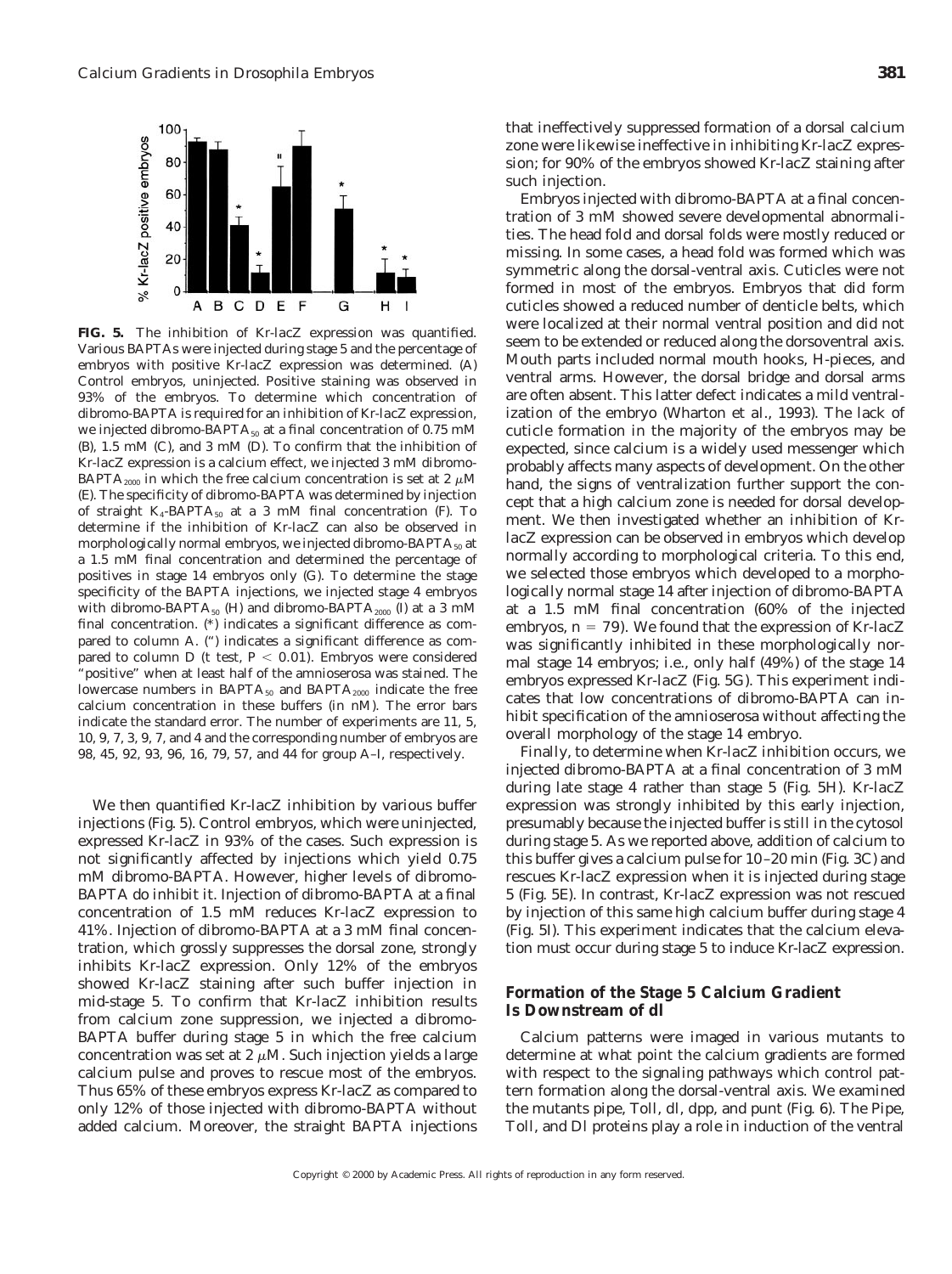

**FIG. 6.** Calcium patterns in mutant embryos. The left panels show the luminescence of individual mutant embryos from 2 to 5 h of development, in which the dorsal region (in black) and ventral region (dashed, in red) are compared. The right panels show the averaged dorsal/ventral (D/V) ratio during the same time period. (A) The dorsalized *pipe* mutant shows a strong calcium increase during stage 5 (2 $\frac{1}{2}$ –3 $\frac{1}{2}$ h). High calcium levels are generated both dorsally and ventrally, thus eliminating the stage 5 calcium gradient (*n* 5 8). (B) The ventralized *Toll*10B mutant does not generate the typical stage 5 calcium increase at the dorsal region. Calcium levels remain low both ventrally and dorsally, thus eliminating the stage 5 calcium gradient  $(n = 6)$ . (C) The dorsalized *dl* mutant has a calcium pattern similar to the *pipe* mutant, i.e., high calcium is generated both dorsally and ventrally, thus eliminating the stage 5 calcium gradient  $(n = 6)$ . In fact, calcium levels are significantly higher ventrally than they are dorsally (significant differences were only indicated by asterisks when ratios are larger than 1.0). (D) The ventralized *dpp*<sup>H46</sup> mutant generates calcium patterns indistinguishable from wild-type calcium patterns. It has a normal calcium elevation at the dorsal region of the embryo, thus creating a normal stage 5 calcium gradient  $(n = 4)$ . (E) The ventralized *punt* mutant generates calcium patterns that are, again, indistinguishable from wild-type calcium patterns  $(n = 5)$ . The increased D/V ratio during late stage 5 is significant in both the *dpp* and *punt* mutant (the asterisks indicate a significant difference from a uniform distribution,  $t$  test,  $P < 0.05$ ). The altered calcium patterns in the first three mutants and the unaltered calcium patterns in the last two mutants suggest that the stage 5 calcium gradient is downstream of *pipe, Toll,* and *dl,* and upstream or independent of *dpp* and *punt.*

region, while the Dpp and Punt proteins play a role in induction of the dorsal region (see, e.g., Morisato and Anderson, 1995). The dorsalized *pipe* embryos show highly elevated levels of calcium during stage 5 in the dorsal as well as the ventral region. The stage 5 calcium gradient is lost in these embryos (Fig. 6A). Pipe is a key regulator of dorsoventral specification during oogenesis (Sen *et al.,* 1998). The formation of the stage 5 calcium gradient is thus far downstream of this event. Calcium patterns were subsequently imaged in the  $T o l l^{10B}$  mutant.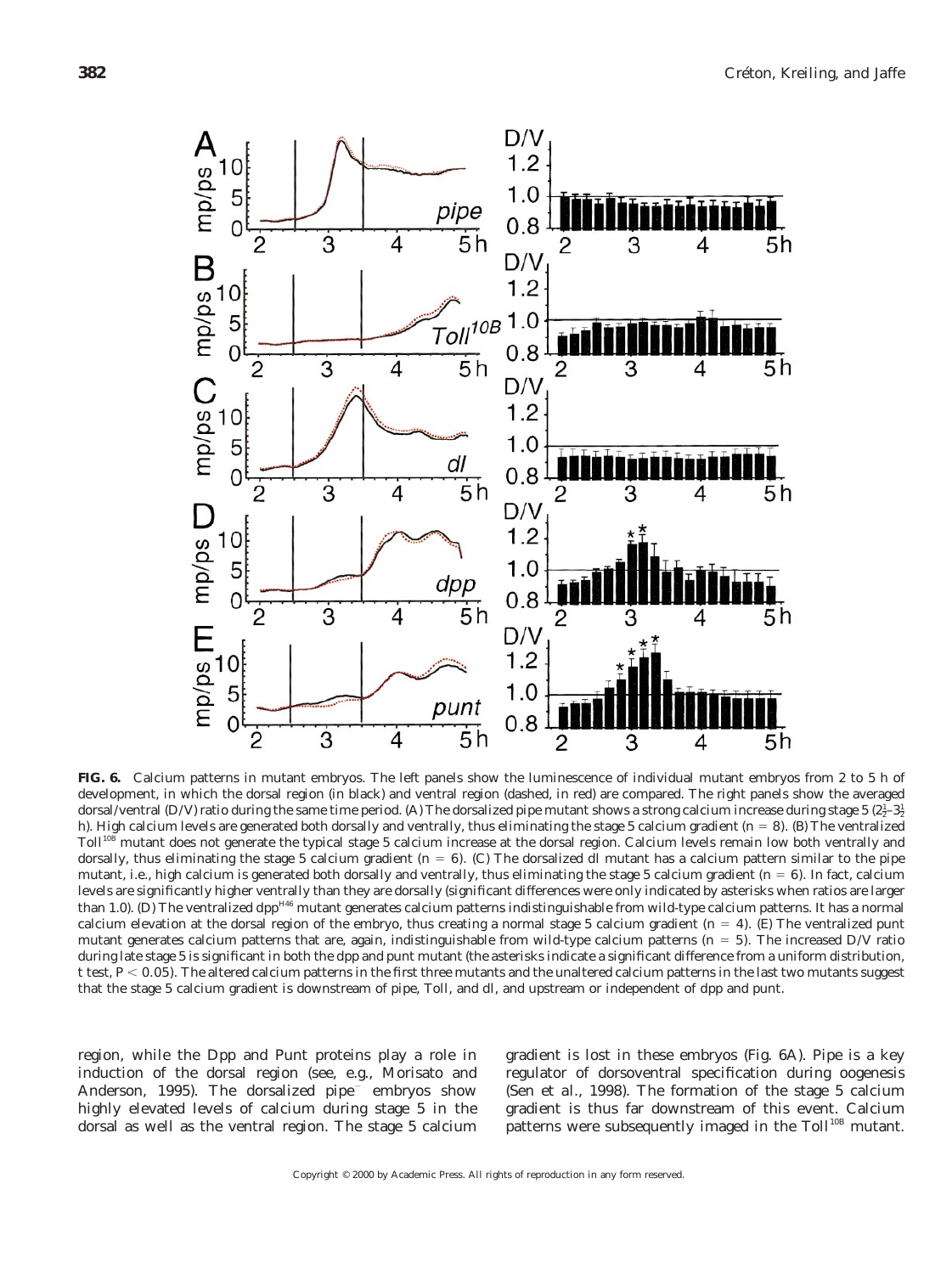*Toll*10B embryos are ventralized due to the overactive plasma membrane receptor Toll (Anderson *et al.,* 1985). These embryos did not show the typical dorsal calcium elevation during stage 5 and the stage 5 calcium gradient was lost (Fig. 6B). This indicates that the stage 5 calcium gradient is formed downstream of *Toll*. The dorsalized  $dl^$ embryos show highly elevated levels of calcium during stage 5 in the dorsal as well as the ventral region. The stage 5 calcium gradient is thus lost in these embryos (Fig. 6C). This shows that the formation of the calcium gradient is downstream of *dl.*

We then studied mutants with defects in the Dpp signaling pathway. First, we imaged calcium patterns in the *dpp* mutant. This mutant is ventralized due to defects in the ligand that normally induces the dorsal region of the embryo. The calcium patterns of the *dpp* mutant are indistinguishable from wild-type calcium patterns. We observed a normal calcium elevation at the dorsal region, creating a normal stage 5 calcium gradient (Fig. 6D). Similar results were obtained in the *punt* mutant. This mutant has defective type II Dpp-receptors (Ruberte *et al.,* 1995; Letsou *et al.,* 1995). Again, we observed a normal calcium elevation at the dorsal region, creating a normal stage 5 calcium gradient (Fig. 6E). The calcium patterns in the latter two mutants show that the formation of the stage 5 calcium gradient is upstream or independent of the Dpp signaling pathway.

The analysis of calcium patterns in mutant embryos shows that the formation of the stage 5 calcium gradient is downstream of *dl* and suggests that the Dl protein plays a role in formation of this calcium gradient by inhibiting ventral calcium elevations. At present it is not clear by which mechanisms Dl inhibits calcium concentrations in the ventral region. Possibly, nuclear Dl affects transcription of genes coding for calcium channels or calcium pumps. This modulation of gene expression may be a direct effect of Dl, or may be mediated by other proteins such as Twist or Snail. It is not clear either which mechanisms are responsible for the observed calcium elevation in the dorsal region during stage 5. We speculate that this calcium increase may be caused by formation of the cleavage furrows which activate stretch-sensitive calcium channels. This would cause a general calcium increase during stage 5, which would subsequently be inhibited on the ventral side by the Dl protein.

#### **DISCUSSION**

#### *A Gradient with High Calcium in the Ventral Region*

During early development (stages 1–4), a calcium gradient was observed with high levels of calcium in the ventral region. This gradient precedes Toll activation by at least 1.5 h and is unaffected in each of the imaged mutants (data not shown). The unaltered calcium gradient in *pipe*<sup>-</sup> mutants suggests that the ventral calcium elevation is not a downstream component of the signaling pathways during mid-oogenesis, which are activated when the nucleus moves to the future dorsal region and *pipe* is expressed in the ventral follicle cells (Sen *et al.,* 1998). The early calcium gradient with ventral high calcium is still present when Toll signaling is activated during the syncytial blastoderm stage. The Toll signaling pathway is known to induce a translocation of the Dl protein into the nucleus via several identified steps (Anderson, 1998). Studies in Drosophila cell lines suggest that calcium may affect one of these steps. It was shown that high concentrations of calcium can induce a rapid translocation of the Dl protein into the nucleus by destabilizing the anchor protein Cactus (Kubota *et al.,* 1993; Kubota and Gay, 1995). It is unlikely that the modest calcium gradient in the embryo can induce the translocation of the Dl protein by itself (if this were true Toll<sup>-</sup> embryos would develop normally). However, the observed calcium gradient might play a role during the syncytial blastoderm stage by enhancing the gradient of nuclear localized Dl protein. Elevated ventral calcium during stage 4 may thus contribute to specification of the ventral embryonic region. As discussed below, calcium plays an opposite role during stage 5.

#### *A Gradient with High Calcium in the Dorsal Region*

During stage 5 a reversed calcium gradient was observed. Thus, high calcium was generated in the dorsal region of the embryo. The timing and localization of this calcium elevation suggest a close correlation with the Dpp signaling pathway, which is activated in the dorsal region during cell formation and gastrulation (stages 5 and 6). The timing of Dpp signaling must be inferred from the activation of target genes, since Dpp forms an activity gradient which cannot be visualized directly (Wharton *et al.,* 1993). The earliest known effect of Dpp signaling is the transcriptional regulation of *zen* (Morisato and Anderson, 1995). Expression of *zen* is initially under maternal control. During stage 5 and 6, *zen* expression becomes gradually confined to the presumptive amnioserosa cells. Transcription of *zen* at this later stage requires zygotic *dpp* (Ray *et al.,* 1991). Thus the timing of Dpp action corresponds well to the appearance of the dorsal calcium zone, which is first seen at the beginning of stage 5 and lasts through stage 6. Moreover, by suppressing or relocating the dorsal calcium zone we showed that calcium plays an active role in specification of the dorsal most region. Suppression of dorsal calcium inhibited *KrlacZ* expression in the amnioserosa, while induction of an ectopic calcium zone could induce ectopic *Kr-lacZ* expression.

These results led us to believe that calcium had to be a second messenger in the Dpp signal transduction pathway. However, analysis of the mutants proved us wrong. As expected, the stage 5 calcium gradient was altered in *pipe, Toll,* and *dl* mutants. However, completely normal calcium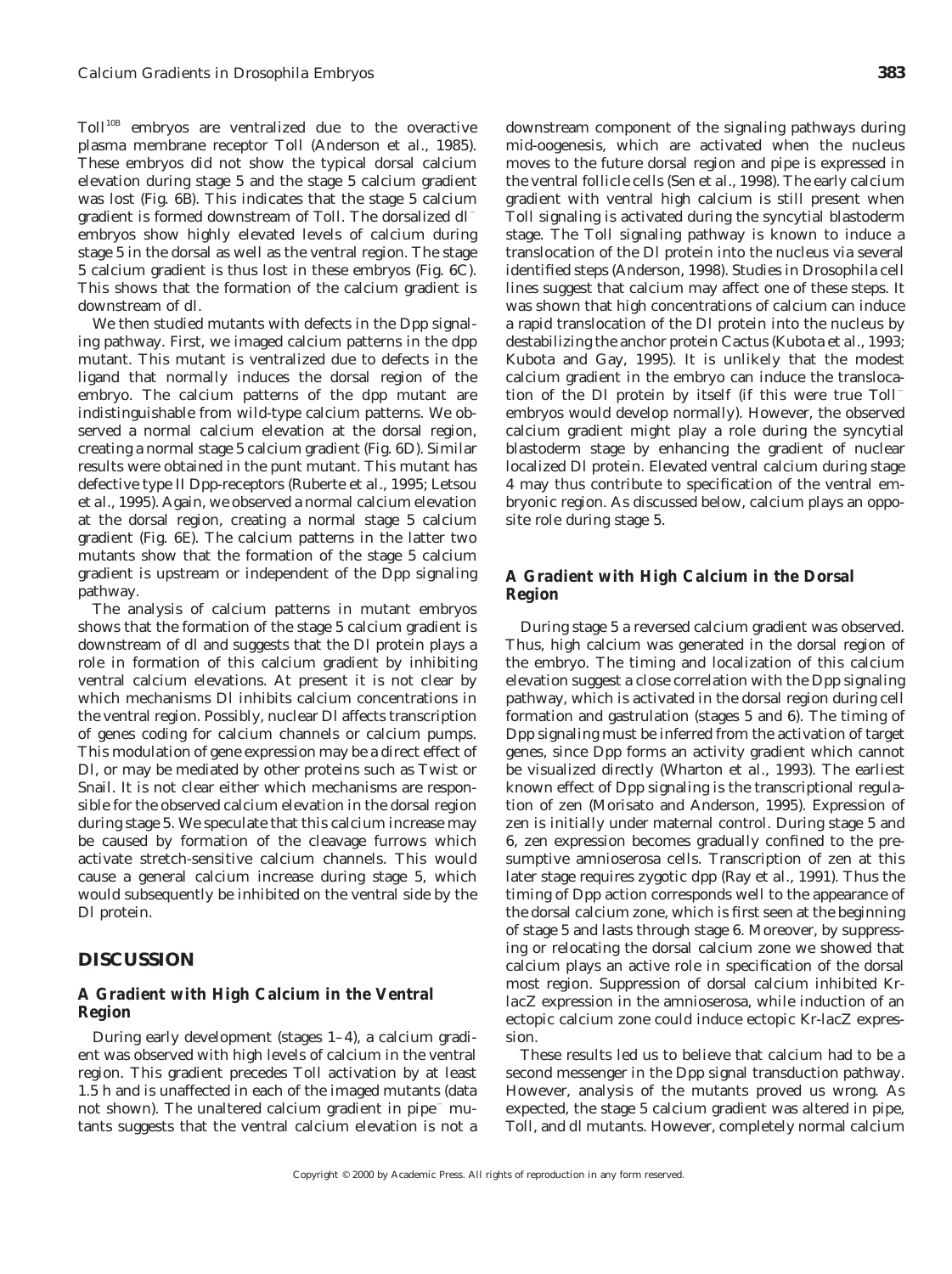

**FIG. 7.** Model showing subsequent gradients along the dorsoventral axis. The position of the calcium gradients with respect to various protein gradients was determined by mutant analysis. SPZ indicates the gradient of activated Spatzle in the perivitelline space, DL indicates the gradient of Dorsal protein localized in the syncytial nuclei, and DPP indicates the Dpp-activity gradient in the perivitelline space.

patterns were observed in *dpp* and *punt* mutants. Thus formation of the dorsal calcium zone does not require *dpp.* What model can explain these results? Perhaps the most straightforward model is a linear one, in which calcium acts as one of the steps in the series of events that determines pattern along the dorsal-ventral axis (Fig. 7). If correct, the dorsal calcium zone would act between *dl* and *dpp.* This may seem as an unlikely mechanism since it is generally believed that the Dl protein binds directly to the *dpp* promoter. On the other hand, there are no high-affinity binding sites for the Dl protein on the *dpp* promoter (Huang *et al.,* 1993), raising the possibility that there could be an intermediate step. From our results it is clear that Dl does inhibit a ventral calcium elevation; i.e., high ventral calcium was observed in *dl* mutants. However, it is not clear yet if a high calcium zone does indeed activate *dpp* expression. The activation of gene expression by calcium is currently an area of intense interest and a wide variety of mechanisms have been suggested (see, e.g., Ginty, 1997; Hardingham *et al.,* 1998). Most likely, calcium would activate transcription via calmodulin, which is abundantly present throughout embryogenesis (Beckingham, 1995).

However, the obtained results do not need to be explained by a linear model. The dorsal calcium zone may, for instance, steepen the Dpp-activity gradient by stimulating secretion of Dpp (or Dpp activators). In this case, the Dl protein would inhibit both transcription and secretion of Dpp. Alternatively, calcium may enhance Dpp action by interacting with cytosolic messengers such as the *Smad* proteins Mad and Medea. Interestingly, it was recently shown that calmodulin binds to the N-terminal of such *Smad* proteins (Zimmerman *et al.,* 1998).

In conclusion, a calcium gradient with high calcium in the dorsal region is generated in the Drosophila embryo during stage 5. This calcium gradient plays a role in specification of the dorsal-most region. However, the target proteins remain to be identified.

#### **ACKNOWLEDGMENTS**

We thank Carl Hashimoto for his help and advice on this project and acknowledge valuable discussions with Mike Levine and Elaine Bearer. Konrad Basler kindly provided some of the fly stocks and the aequorins were kindly provided by Osamu Shimomura, Satoshi Inouye, and Yoshito Kishi.

#### **REFERENCES**

- Allen, D. G., Blinks, J. R., and Prendergast, F. R. (1977). Aequorin luminescence: Relation of light emission to calcium concentration. *Science* **196,** 996–998.
- Anderson, K. V., Jurgens, G., and Nusslein-Volhard, C. (1985). Establishment of dorsal-ventral polarity in the Drosophila embryo: Genetic studies on the role of the Toll gene product. *Cell* **42,** 779–789.
- Anderson, K. V. (1998). Pinning down positional information: Dorsal-Ventral polarity in the Drosophila embryo. *Cell* **95,** 439–442.
- Ashe, H. L., and Levine, M. (1999). Local inhibition and long-range enhancement of Dpp signal transduction by Sog. *Nature* **398,** 427–431.
- Beckingham, K. (1995). Calcium regulation of Drosophila development. *Adv. Sec. Mess. Phosph. Res.* **30,** 359–394.
- Belvin, M. P., and Anderson, K. V. (1996). A conserved signaling pathway: the Drosophila toll-dorsal pathway. *Annu. Rev. Cell Dev. Biol.* **12,** 393–416.
- Créton, R., Kreiling, J. A., and Jaffe, L. F. (1999). Calcium imaging with chemiluminescence. *Microsc. Res. Tech.* **46,** 390–397.
- Ferguson, E. L., and Anderson, K. V. (1992a). Decapentaplegic acts as a morphogen to organize dorsal-ventral pattern in the Drosophila embryo. *Cell* **71,** 451–461.
- Ferguson, E. L., and Anderson, K. V. (1992b). Localized enhancement and repression of the activity of the TFG- $\beta$  family member, decapentaplegic, is necessary for dorsal-ventral pattern formation in the Drosophila embryo. *Development* **114,** 583–597.
- Ferguson, E. L. (1996). Conservation of dorsal-ventral patterning in arthropods and chordates. *Curr. Opin. Genet. Dev.* **6,** 424–431.
- Ginty, D. D. (1997). Calcium regulation of gene expression: Isn't that spatial? *Neuron* **18,** 183–186.
- Hardingham, G. E., Cruzalegui, F. H., Chawla, S., and Bading, H. (1998). Mechanisms controlling gene expression by nuclear calcium signals. *Cell Calcium* **23,** 131–134.
- Holley, S. A., and Ferguson, E. L. (1997). Fish are like flies are like frogs: Conservation of dorsal-ventral patterning mechanisms. *Bioessays* **19,** 281–284.
- Huang, J. D., Schwyter, D. H., Shirokawa, J. M., and Courey, A. J. (1993). The interplay between multiple enhancer and silencer elements defines the pattern of decapentaplegic expression. *Genes Dev.* **7,** 694–704.
- Jacob, Y., Sather, S., Martin J. R., and Ollo, R. (1991). Analysis of Kruppel control elements reveals that localized expression results from the interaction of multiple subelements. *Proc. Natl. Acad, Sci. USA* **88,** 5912–5916.
- Jaffe, L. F. (1986). Ventral activation process in insect oocytes. *Nature* **321,** 386.
- Kubota, K., Keith, F. J., and Gay, N. J. (1993). Relocalization of Drosophila dorsal protein can be induced by a rise in cytoplasmic calcium concentration and the expression of constitutively active but not wild-type Toll receptors. *Biochem. J.* **296,** 497–503.